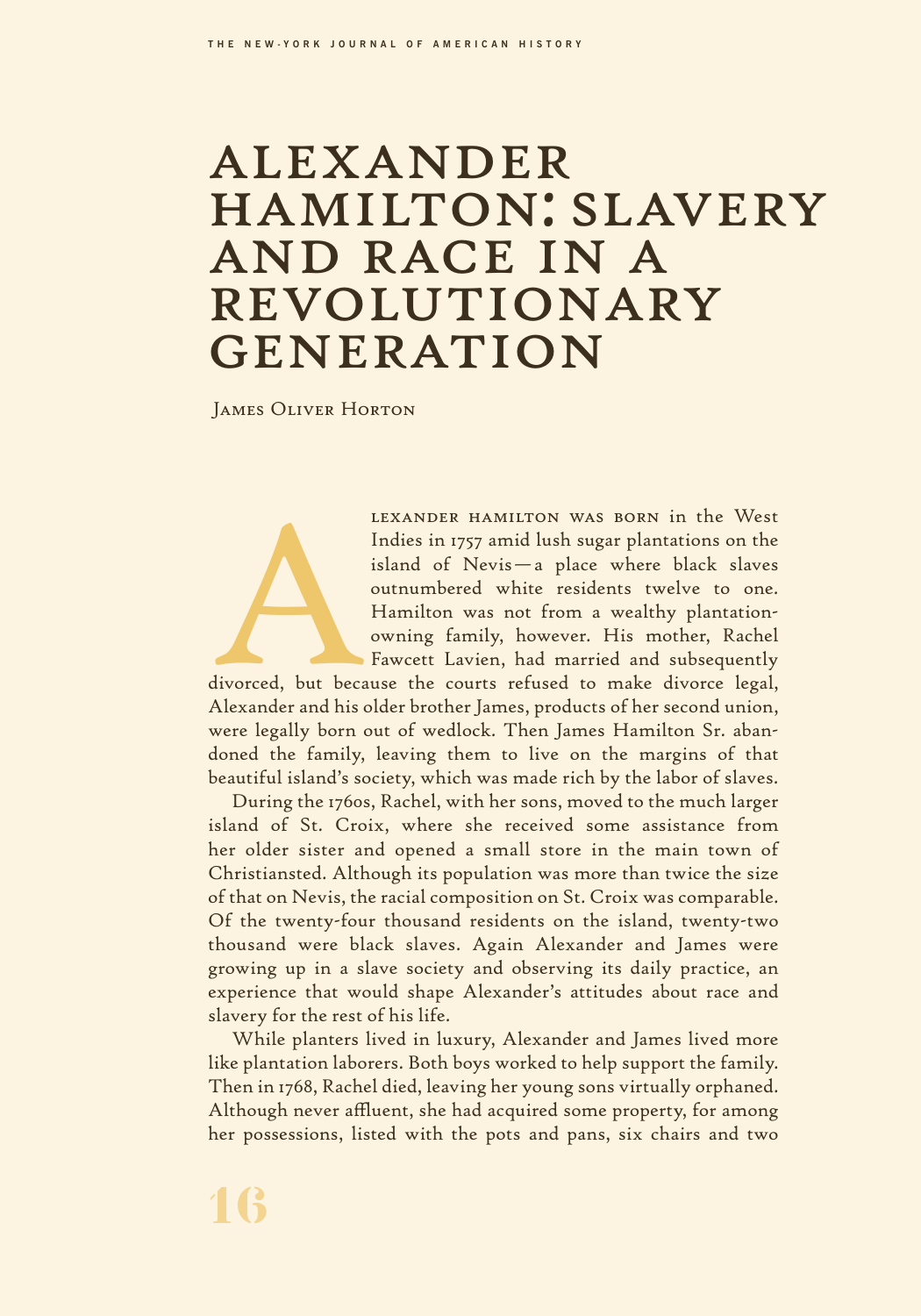tables, were two slave boys, Christian and Ajax. In her will, Rachel left these human possessions to her own young sons—Christian to James and Ajax to Alexander, although the Hamilton boys never took possession of these slaves. The court held that since they were the illegitimate offspring of a fallen woman, they had no right of inheritance. Thus, Alexander Hamilton did not become a slaveholder at an early age, but was well familiar with slavery and its effect on slaves and on slaveholders. As an outcast himself, he may have in some ways identified with the slave's depressed and despised position in West Indian society. $^1$ 

In many ways Alexander was an exceptional young man. He had a talent for writing, spoke French fluently, and possessed a surprising understanding of mathematics and calculation. During his late teenage years, he worked for the Beekman and Cruger Company, a trading firm on St. Croix. The business dealt in sugar and African slaves. During the early 1770s, local newspapers carried announcements announcing as many as three hundred slaves to be auctioned in the company's yard.<sup>2</sup>

As company clerk, Hamilton was responsible for much of the business's paper work and accounting, and at one point, at the age of only seventeen, he supervised the company's affairs while Nicholas Cruger traveled to New York. Even so, Hamilton rarely worked directly with the slave transfer end of the trade. He did, however, hear the stories told by the sailors from the slave-trading crews and he saw the poor Africans coming ashore after weeks at sea during the Middle Passage. He recorded the arrival of 250 slaves from the Gold Coast of West Africa. They were, he reported, "very indifferent indeed, sickly and thin . . . ," and then he commented on the bottom line, "they average about 30 [pounds sterling]." He was alarmed at the condition of these human beings, but he remained a part of the business, participating, at least indirectly, in buying and selling human beings. A letter written in his hand ordered the acquisition of "two or three poor boys" but asked that they be "bound in the most reasonable manner you can." Despite this gesture, Hamilton clearly intended that these slaves generate profit. "I want them to be put on plantations," he explained. Surely, he understood what plantation labor would mean for these "poor boys."<sup>3</sup>

Hamilton was caught in a system of slavery that he increasingly disliked, but at this early age he had neither the power nor the will to move against it. He never commented directly on the impact of West Indian slavery on his thinking as a young man, but clearly, as he approached adulthood, he grew to hate the institution for what it did to the slave and to the slave master. Perhaps his experiences with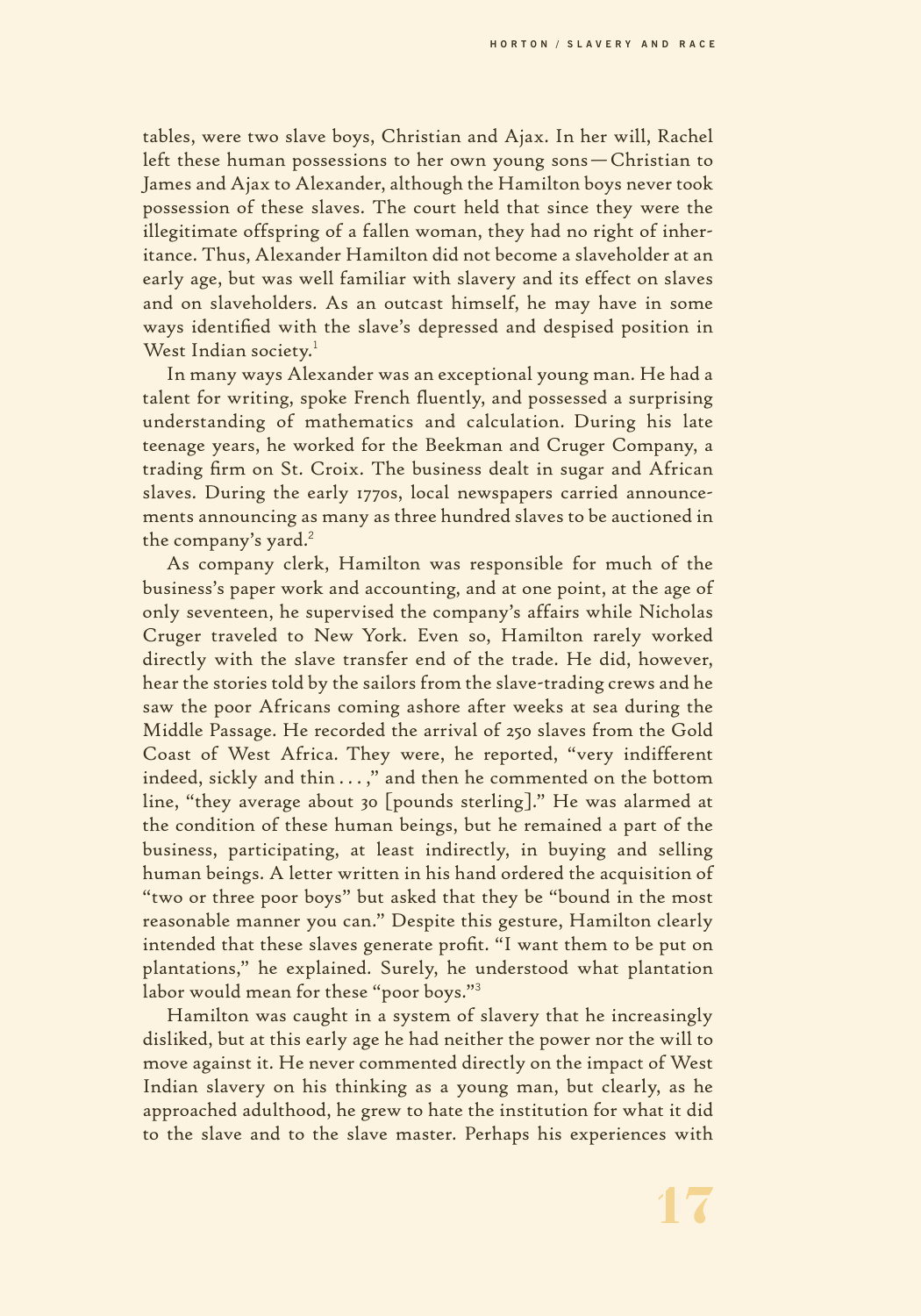slavery in the West Indies led him to dislike the place, so that in 1772, when he had the opportunity to leave the Caribbean, he took it and never returned. Assisted by his aunt, his employer, and minister Hugh Knox, Hamilton went off to New Jersey where he started school in Elizabethtown, and then entered King's College (now Columbia University) in NewYork City.

His experiences in the islands had soured him on slaveholder society, but New York City was a place of slavery as well. The institution had been a major part of New York's economy and social structure since the Dutch West India Company brought the first African slaves to what was then New Netherlands in 1626. By the time the English seized the colony in 1664 it was well established with slaves accounting for more than one-fifth of the colony's population. During the eighteenth century, New York's slave population continued to rise to more than three thousand slaves in the city and more than fifteen thousand colony-wide by the time Hamilton arrived. Next to Charleston, South Carolina, New York City was the largest slaveholding city in British North America.<sup>4</sup>

Yet, because Hamilton was accustomed to living amid a vast sea of slaves (as many as nine of every ten people), New York society, with its 15–20 percent black population, must have seemed nearly white. Even on the great estates of the Hudson River Valley, slaveholdings were small by island standards. Slavery was also less secure in New York than it had been in the West Indies. In 1771, New York Quakers vowed not to sell slaves except for estate liquidation, and in 1776 the Quaker meeting refused to accept financial contributions or other services from slaveholders.<sup>5</sup>

During his first few years in NewYork, Hamilton became aware of the gathering storm of American discontent with British rule. He also heard the rhetoric of freedom that served the patriot cause. As white Americans worried aloud about American loss of liberty to the British Crown, the condition of black Americans in slavery became the point of comparison. "Those who are taxed without their own consent, expressed by themselves or their representatives, are slaves," declared John Dickinson of Pennsylvania. "We are therefore—slaves," he concluded. Ironically Dickinson was the largest slaveholder in Philadelphia at the time.<sup>6</sup> Time and again, it was repeated, Americans saw themselves as engaged in a struggle against slavery, a bondage imposed on them by the Crown. "I speak it with shame—I speak it with indignation—WE ARE SLAVES," cried Boston's Josiah Quincy.<sup>7</sup> That slaveholders should make this announcement is significant indeed, for as historian Edmund Morgan has reminded us, American freedom came to be defined in terms of its opposite, American

*Hamilton's experiences in the islands had soured him on slaveholder society, but NewYork City was a place of slavery as well.*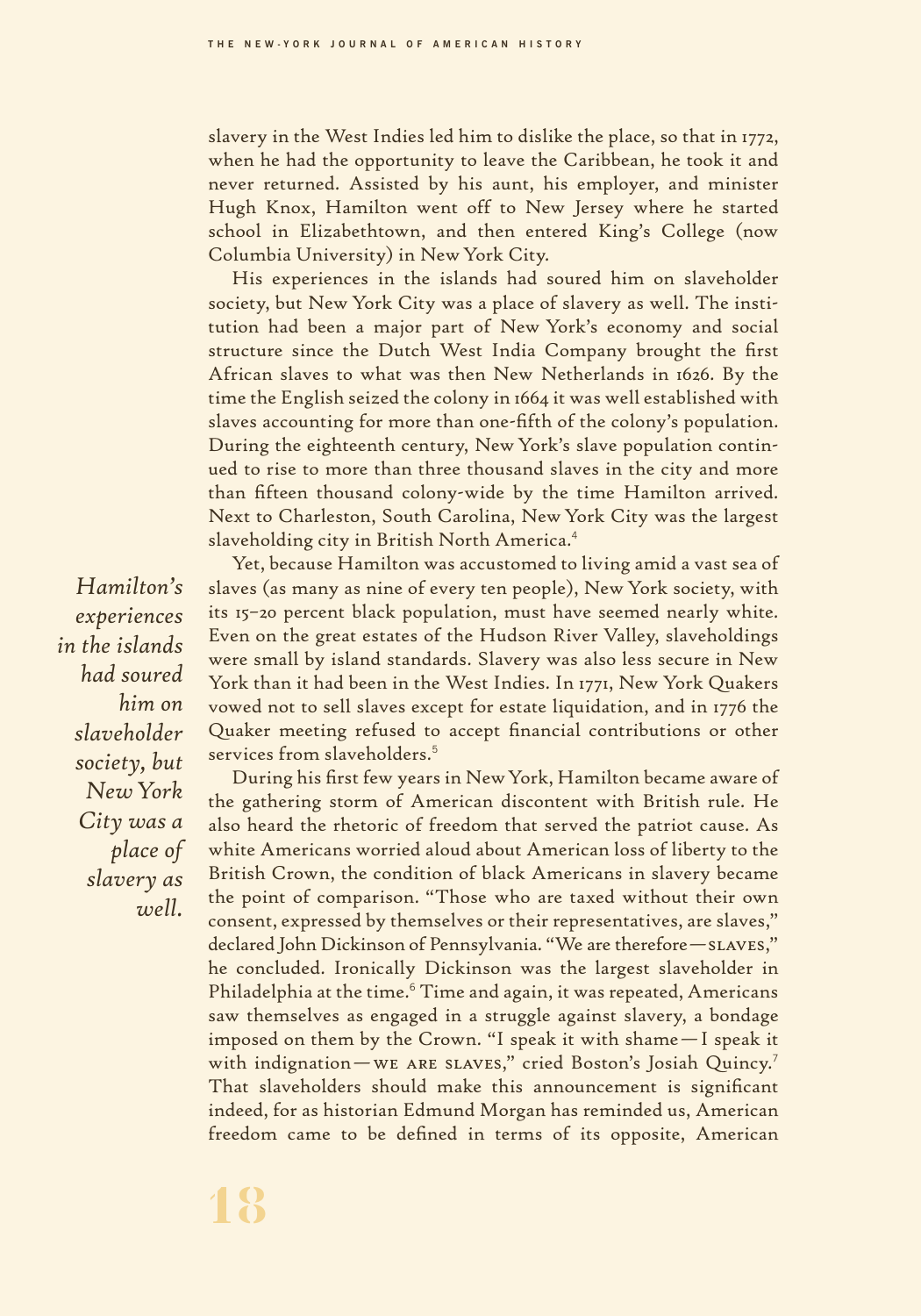slavery. Thus, at a time when the vast majority of African Americans in British North America were held in slavery, American identity itself was coming to carry a distinct racial characteristic.

Hamilton was one of those determined to resist the loss of freedom. He agreed that slavery was no fit condition for human beings. In 1774 he wrote that "All men have one common original: they participate in one common nature, and consequently have one common right." There was, he argued, no just reason that, "one man should exercise any power, or pre-eminence over his fellow creatures . . . unless they have voluntarily vested him with it." He warned that "absolute sovereignty of parliament . . . [means] absolute slavery [for Americans]."<sup>8</sup> For this young man, steeped in the ways and consequences of slavery, the thought of free white people reduced to slaves carried special meaning, in light of his West Indian memories. Most North American slaveholders blinded themselves to the hypocrisy of their assertion that all men had a right to be free. Some Americans, however, Hamilton among them, saw the contradiction clearly. As the Virginia slaveholder Thomas Jefferson declared the "self-evident" truths of human equality, Hamilton warned about the dangers not only of being reduced to the level of slaves, but also of enslaving others. He cautioned that "the pages of history are replete with instances that loudly warn us to beware of slavery." Its horrors, as he saw them, were sickening and blatant, "too obvious to stand in need of [enumeration]." Like Jefferson, who would become his political rival, Hamilton worried over the corrupting influence of slavery on slaveholders and the white population more generally. Slavery, as he saw it, "relaxes the sinews of industry, clips the wings of commerce, and introduces misery and indigence in every shape." Holding slaves, he argued, appealed to the worst in human character: the "avarice and lust of his [the slave's] superiors."<sup>9</sup> As the Revolution got under way, he became more vocal in his opposition to slavery, and his racial views, while not entirely egalitarian, nevertheless were relatively progressive for his day. Like slaves themselves, Hamilton came to advocate a general freedom.

Meanwhile, slaves demanded that they be included in the liberty for which America was fighting. In 1773, Massachusetts slaves petitioned the government, using language calculated for effect in these revolutionary times. "We expect great things from men who have made such a noble stand against the designs of their *fellow-men* to enslave them," they announced. Then they asked the Massachusetts patriots "give us that ample relief which, *as men*, we have a natural right to."<sup>10</sup> They understood that long before the Revolution began, African Americans were directly involved in America's freedom

*Although Hamilton did not live to see it, slavery's demise in New York was to some extent his doing.*

**19**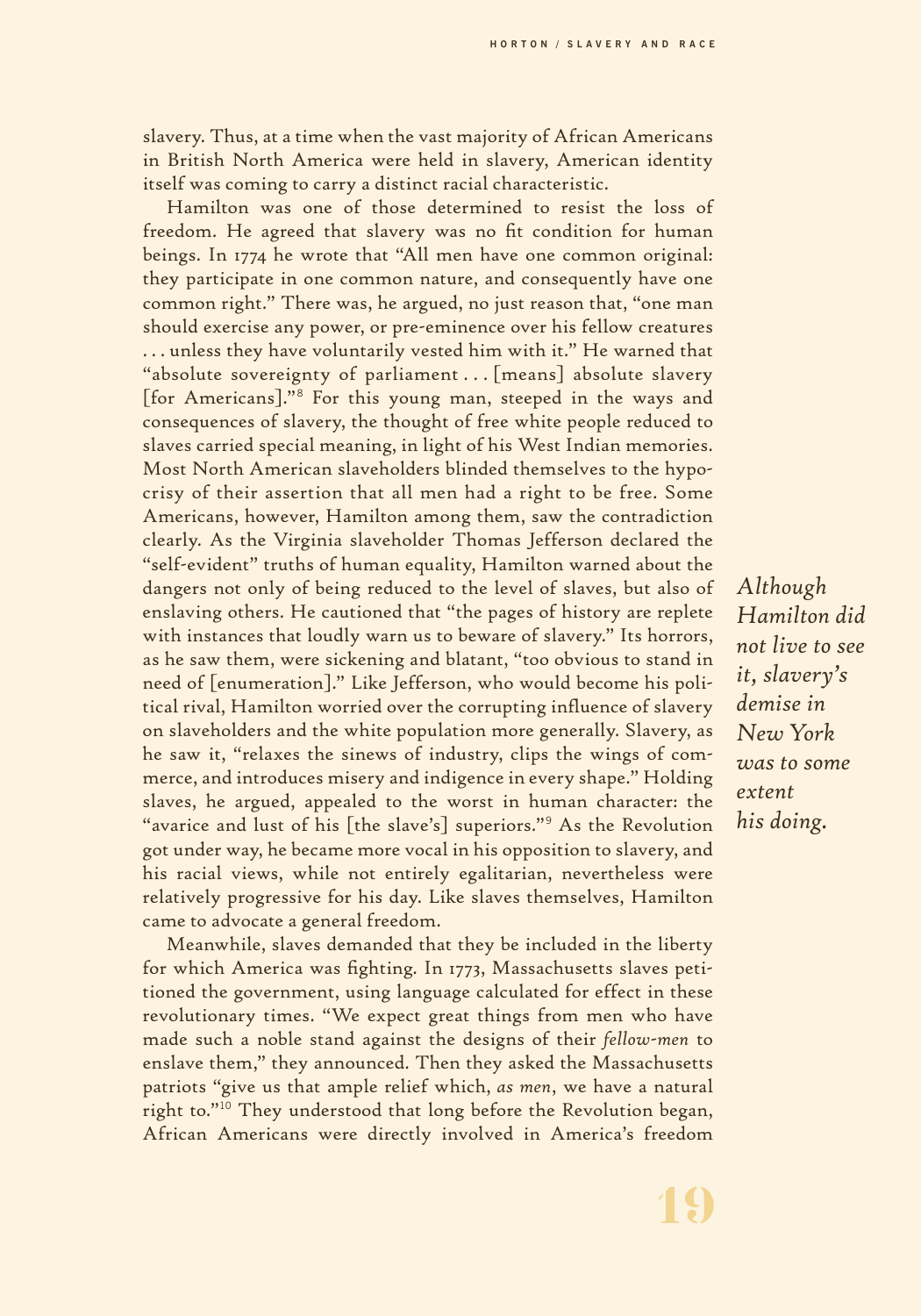The Intention of the Meeting being ex  $1785.$ plained by Mr Froug and a Chairman Inc. 25. proposed; Melancton about was appointed On Motion Resolved that Samuel In lin, Lawrence Embre, Robert Froup, Me Committee to draft lancion Smith and John Murray Serior Rules be a Committee to draw up a set of Rules the Government of the said Society and The they make Report thereof at the next me way. The executing was then adjourned to the 4th day of retreary next, at 6 offoch in Evening at the Orffee House. 4. hebruary at 6 offock Jell the  $2n.4k$ following Tenins afsimbled at the Coffee House agreeable to the Adjournment of the former Meeting; to wit. John Jay Materkatlach Mixander M Dougall Jacob Scaman Alexander Hamilton Rev John Gara Robert Freys William Key sung & La John Lawrence Bekiel Robert Muling Rter Fates Effingham Ente Melaneton Smith Lebulon Barto John Lawrence Son 2 Elijah Cock John Murray Sent William Saster William Gofortho Edward Lawren Senerer J. Burling Joseph Lawrence Lawrence Embre James Coquello Willet Seaman Matthew Victor

New-York Society for Promoting the Manumission of Slaves, and Protecting Such of Them as Have Been, or May Be Liberated. **Page from meeting minute book,** 1785. New-York Manumission Society records.

**20**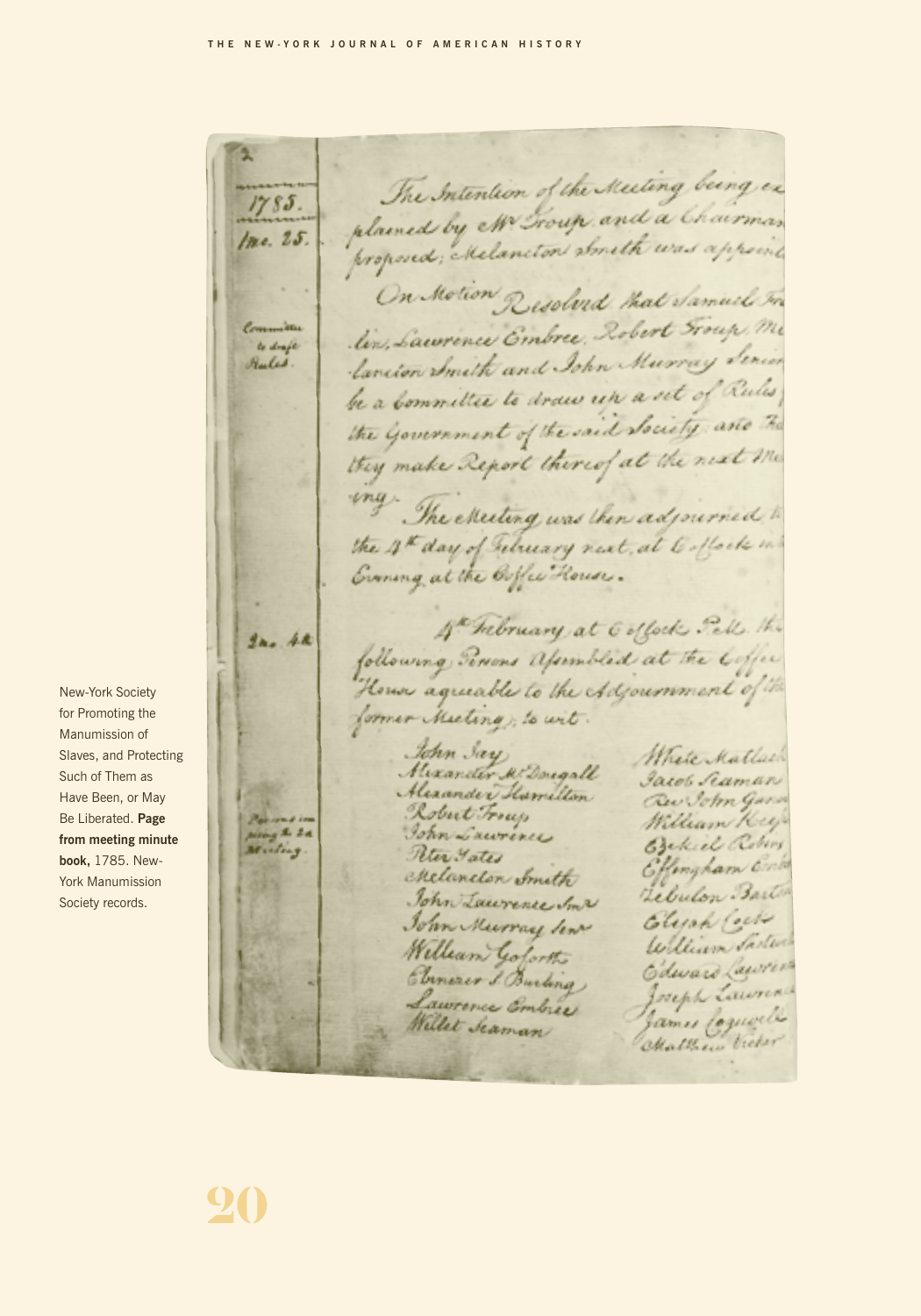**HORTON / SLAVERY AND RACE**

struggle—from the Stamp Act mobs to the Boston Massacre. They were also part of the earliest fighting in the war, as minutemen at Lexington, Concord, and Bunker Hill. Nevertheless, fearful of the reaction of South Carolina and Georgia, America's two most important slave states, George Washington refused to recruit black troops for the Continental Army.<sup>11</sup>

Then, in 1775, Lord Dunmore, the royal governor of Virginia, offered freedom to slaves or indentured servants who could get to British lines; tens of thousands fled American plantations. Many served in the British army. Finally, George Washington agreed to recruit black soldiers. Hamilton had urged this course of action all along. "With proper management," he wrote to John Jay, "I have not the least doubt that the [N]egroes will make very excellent soldiers." In his comments, Hamilton steered a narrow course, conceding the possibility that there might be some validity in the argument that blacks might not be assertive enough to make good fighters. "It is a maxim with some great military judges," he wrote, "that with sensible officers, soldiers can hardly be too stupid ...." Then he added an attention-grabbing assessment of African-American abilities. At a time when Jefferson questioned the mental and moral abilities of blacks, and speculated in writing about their inferiority, Hamilton wrote, "For their natural faculties are as good as ours."<sup>12</sup>

blacks, and speculated in writing about their interiority, 1 ramifton<br>wrote, "For their natural faculties are as good as ours."<sup>12</sup><br>LTIMATELY, five thousand African Americans<br>served the American cause and many more took<br>ad served the American cause and many more took advantage of the British offer. By the end of the Revolution, thousands of slaves gained freedom; some left for Europe or Canada with the withdrawing British troops, some were freed as a result of service with Continental forces.

In the northern states of the new nation, abolitionist sentiment increased as the contradiction of a revolution for freedom fought by a society tolerating slavery became strong enough to challenge the power of slaveholders in that region. With American freedom in sight, more and more non-slaveholders indicted the American hypocrisy. "It always seemed a most iniquitous scheme to me," wrote Abigail Adams in a letter to her husband John, "to fight ourselves for what we are daily robbing and plundering from those who have as good a right to freedom as we have."<sup>13</sup>

Hamilton agreed. He was among more than thirty New Yorkers who, in January 1785, formed the New-York Society for Promoting the Manumission of Slaves, and Protecting Such of Them as Have Been, or May be Liberated. With John Jay as its president and Hamilton as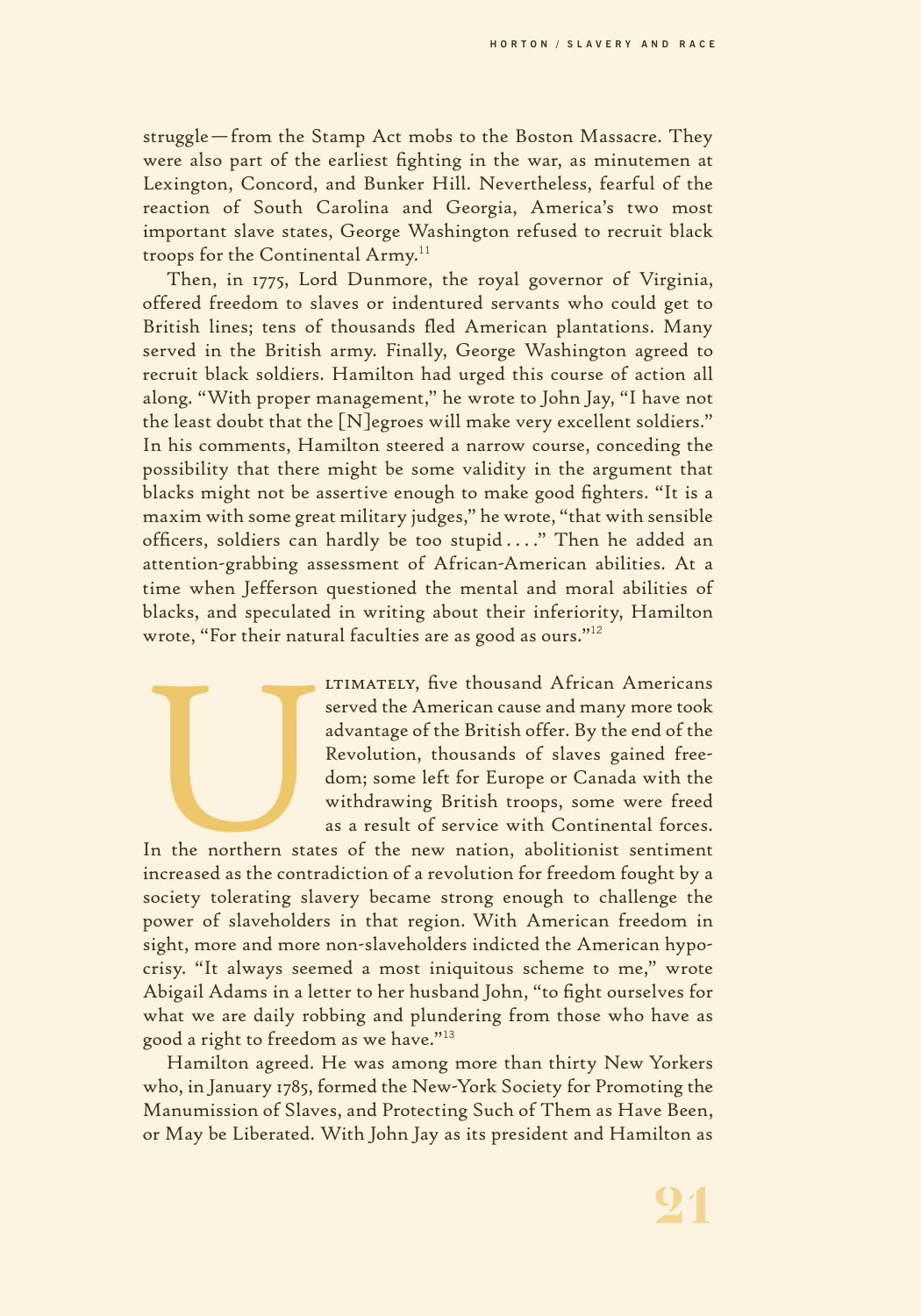its secretary, this organization sought to end slavery in the state, the first such non-Quaker emancipation society in New York history. Paradoxically, many society members were themselves slaveholders. They rejected a resolution that Hamilton supported, requiring that members free their slaves. Still, over the next decade the society worked to make slavery illegal in New York and to protect free blacks from being illegally taken into slavery. Finally, in 1799 the state passed its first emancipation law. It was a gradual emancipation provision that phased out bondage over decades. Not until 1827, on the 4th of July, was slavery finally ended in New York.<sup>14</sup>

Although Hamilton did not live to see it, slavery's demise in New York was to some extent his doing, having been motivated in part by the environment of his youth. He was one of those who refused to ignore the illogic, the irreligious, the hypocritical racial distinction that many of his friends and associates in Revolutionary America were willing to make. He publicly condemned Americans who demanded freedom for themselves as a God-given right, while depriving others of freedom and profiting from that deprivation. While Thomas Jefferson spoke eloquently about the virtues of ending slavery, he failed to use his opportunities and his considerable influence to urge his state or the nation toward universal freedom. Conversely, Hamilton's actions most often matched his most progressive ideals. Jefferson, with his speculations on African-American natural inferiority, never envisioned a multiracial America. The removal of black people to some western territory, to the West Indies, or to some part of Africa was, in his view, essential for emancipation.



MULTON, ON THE OTHER HAND, pressed for<br>
MULTON, ON THE OTHER HAND, pressed for<br>
MULTON, ON THE OTHER HAND, pressed for<br>
emancipation in New York without any such<br>
provision. By the time its emancipation law<br>
went into effe emancipation in New York without any such provision. By the time its emancipation law went into effect, New York State's black population had grown to almost forty thousand, while the number of African Americans in New York City had grown to over six thou-

sand, half of whom were free. In 1790, there were places in the Hudson River Valley and in the rural areas outside of the city where blacks constituted a larger proportion of the population than they did in the slave states of Maryland, Delaware, or Missouri on the eve of the Civil War, sixty years later.<sup>15</sup> Yet Hamilton did not call for removal of blacks emerging from slavery. He is traditionally credited with envisioning an industrialized, urbanized America, but we might consider that he may have also envisioned a multiracial America. Of all the differences between Hamilton and Jefferson, perhaps their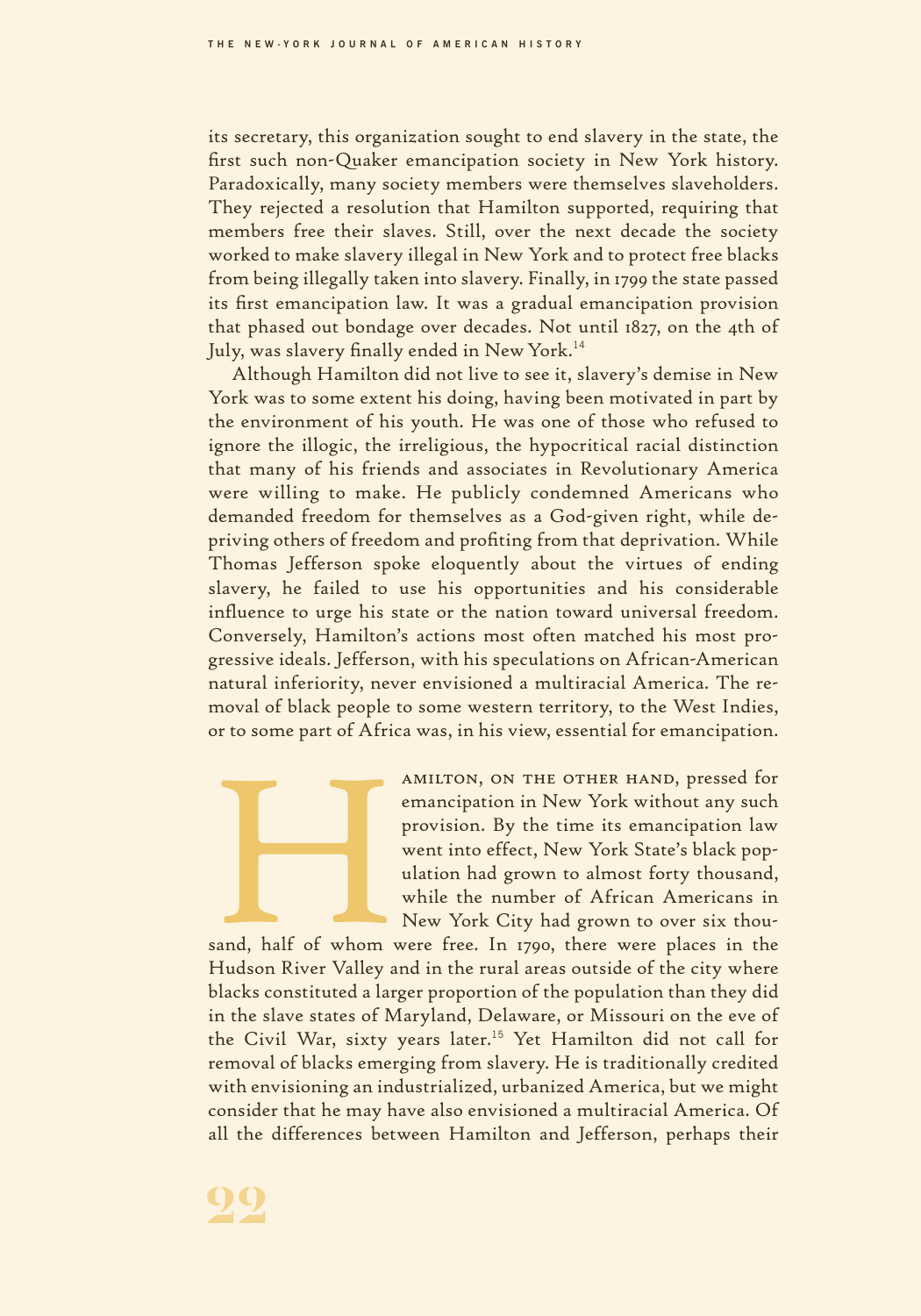assumptions about the racial future of America were most telling. For a man who had grown up in a black society in the West Indies, a multiracial New York or a multiracial America was not unimaginable.

Nor was it inconceivable to Hamilton that black people might be good international economic partners and reliable political allies. When a slave revolt in the spring of 1792 became a revolution that brought the independent nation of Haiti into existence in 1804, he and other Federalists lent support. While Jeffersonian Republicans might endorse the right of a people's revolution in theory, they recoiled from such when the people were black slaves rising for freedom, just a few hundred miles from America's slave South. During Haiti's struggle for independence from France, Hamilton supported its revolutionary leader Toussaint Louverture, and also worked with his long-time close friend, Edward Stevens, Haiti's consul general during the Adams administration. In 1799 Hamilton suggested a plan of government that ultimately helped to shape Haiti's national constitution. While Jefferson refused to recognize the legitimacy of the first independent black nation in the Western Hemisphere, Hamilton pressed for close economic ties with this newest American state.<sup>16</sup>

Jefferson had traveled to and lived in France, and was greatly influenced by his experiences there, but his vision for America was based on a narrow racial assumption shaped largely in Virginia. Hamilton, who had not traveled as extensively in Europe, was more farsighted in his views of America's racial future. As we look back from the twenty-first century, the life and politics of Alexander Hamilton help us to appreciate the variety of views on slavery and race among the nation's founders in the Revolutionary generation.

JAMES OLIVER HORTON is the Benjamin Banneker Professor of American Studies and History at George Washington University and director of the African American Communities Project at the National Museum of American History of the Smithsonian Institution. He is co-author of *Hard Road to Freedom: The Story of African America* (2001), co-editor of *A History of the African American People* (1995), and editor of the Oxford University Press series, *Landmarks of American History* (2002–06). He is currently president of the Organization of American Historians (2004–05).